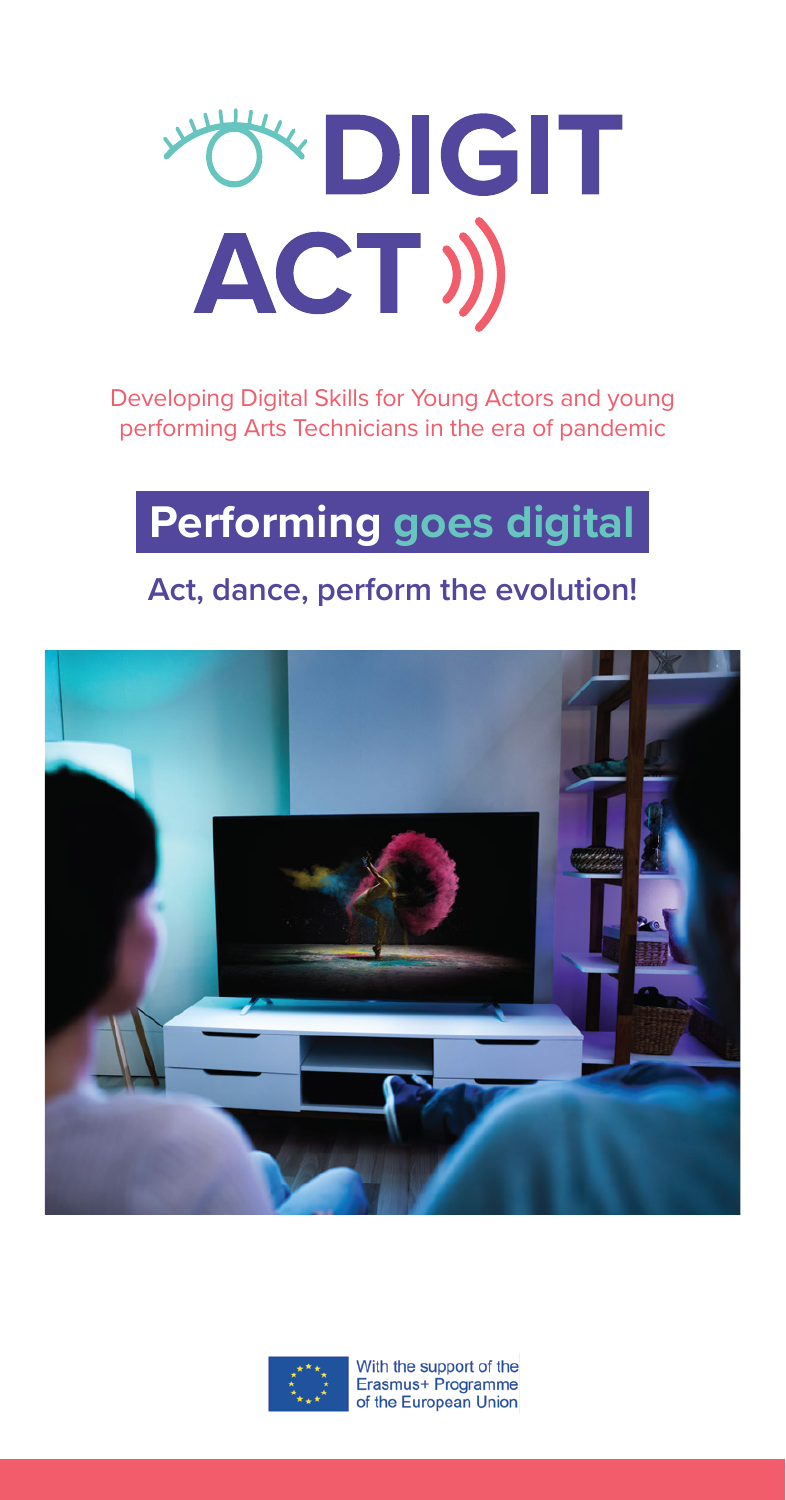## **THE PROJECT's OBJECTIVES**

The project aims at supporting young performing arts professionals (actors/resses, dancers, directors, choreographers, performers of all genres etc.) and technicians to adapt to the digitalization needs and evolution of their field as a means of setting up a sustainable and durable professional path for themselves and their working ecosystem.

**The two main pillars of the project are: a.** creating advanced digital skills to both target groups in relation to digital broadcasting of their activity and work

**b.** boosting personal digital promotion skills for young professionals.

### **THE PROJECT's BACKGROUND**

Young actors and technicians who are about to enter the respective job market or have just entered it, are facing huge difficulties in adapting to these new circumstances for which they were probably not sufficiently trained in their drama schools and faculties. In many countries, lots of plays were streamed through the web in very low quality, thus, degrading the image of the artistic product and the artists themselves.

On the other hand, young actors, who are now trying to build their professional profile, meaning their web presence (professional platforms, digital portfolios, digital networking spaces, digital CVs, audition videos, self-presentation during online interviews/ auditions) will have to upgrade their digital skills as a manner of boosting their personal digital marketing skills, thus, enhancing their career development.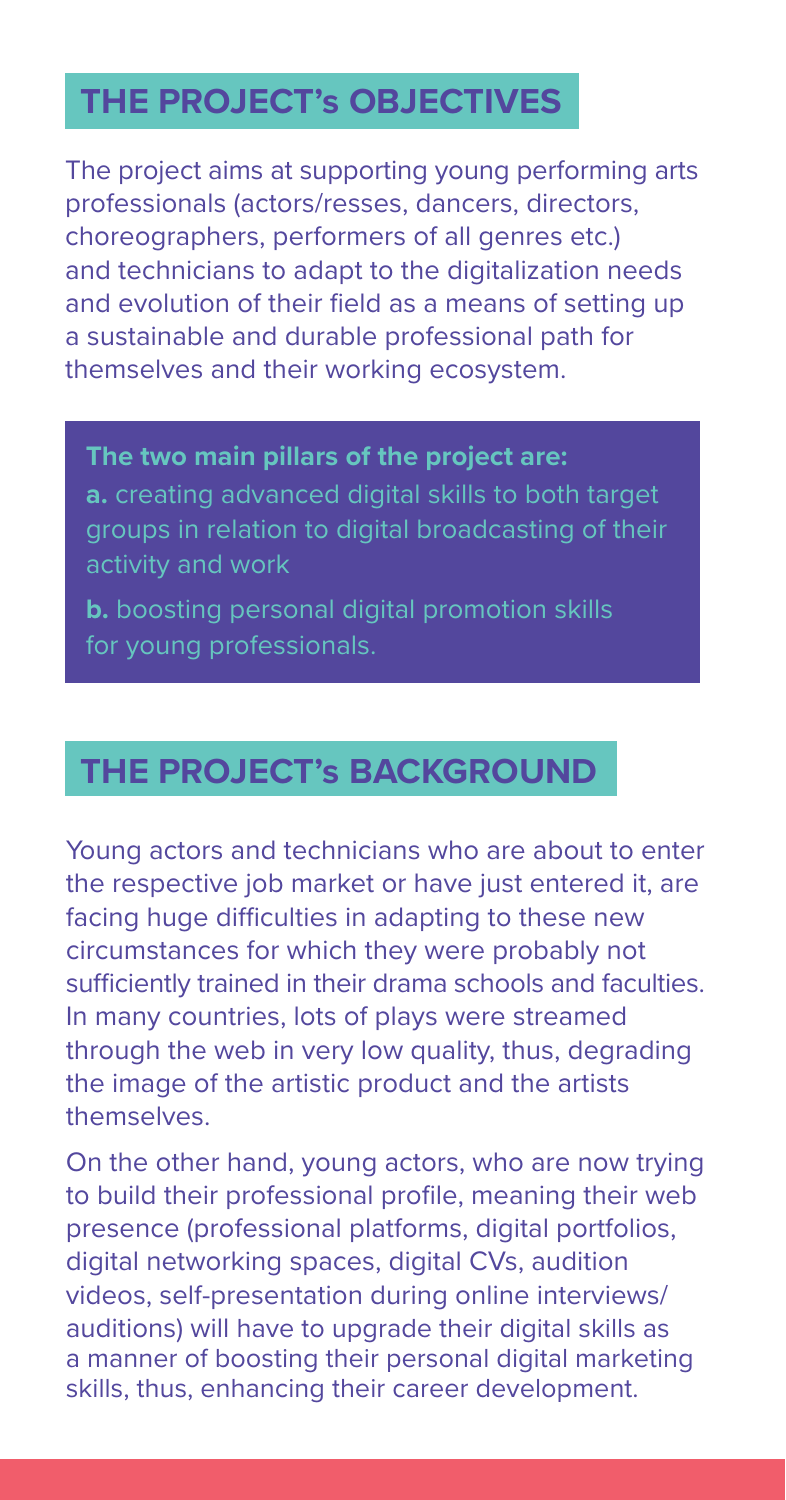DigitACT project addresses the above-mentioned needs helping young actors and young technicians to be better included in the performing arts. job market which is under a dramatic transformation.

### **THE PROJECT's BENEFITS**

- Workshops for performing arts professionals and technicians on producing and streaming digital performances
- Workshops for artists on personal marketing
- Networking through events and 1 big conference on digitalization in performing arts
- Access to a professional portfolio-app and a lot more, all free of charge



**Grab the opportunity! Visit digitact.eu**